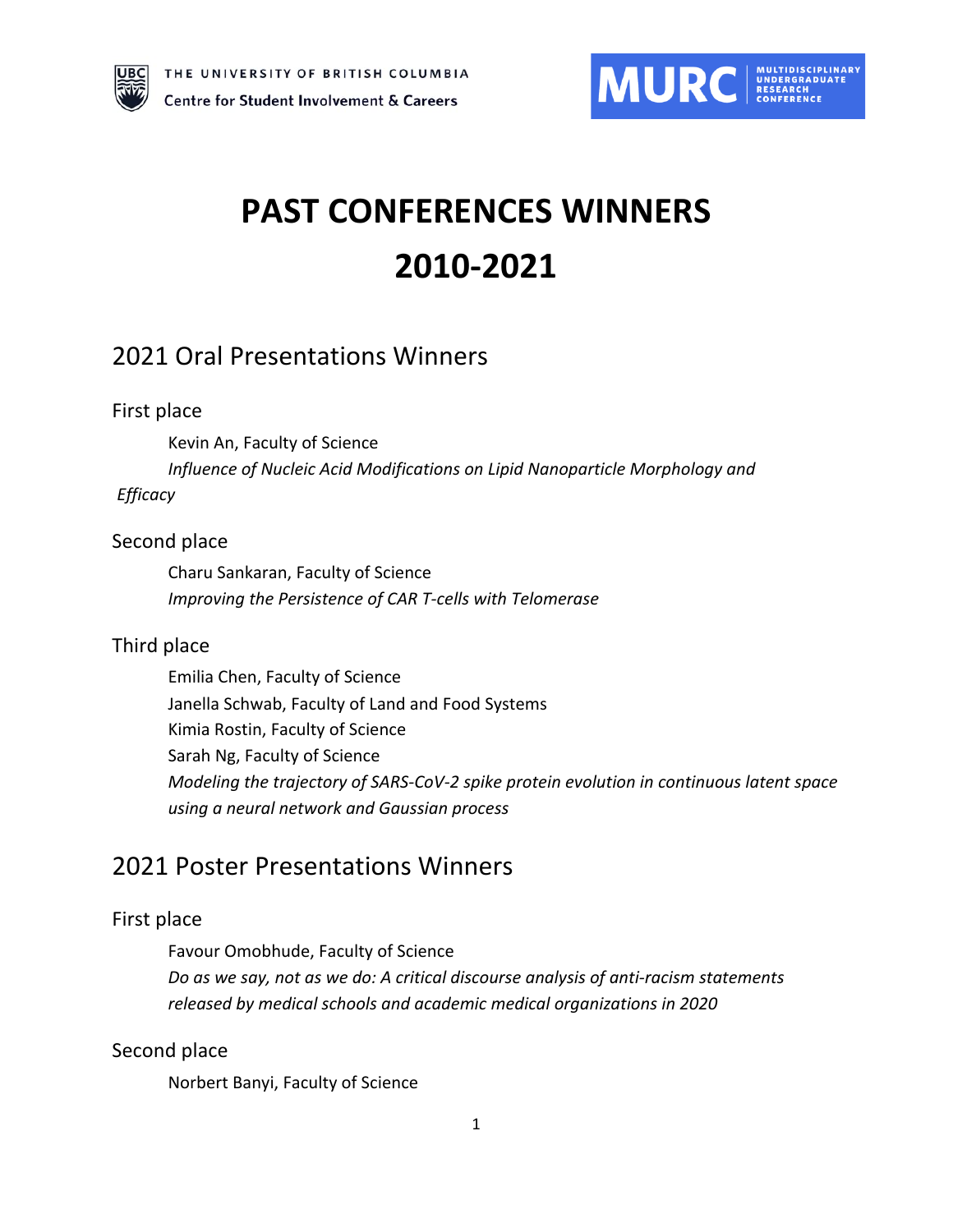



*Impact of Sharing Laboratory Test Costs and Required Blood Volumes on Resident Test Ordering*

### Third Place

Kiana Rahnama, Faculty of Pharmaceutical Sciences *Development, Implementation, and Evaluation of a Clinical Tool Kit for the Care of Patients Receiving Clozapine in Acute Psychiatry*

# 2020 Oral Presentations Winners

#### First place

Jessica Bo, Faculty of Applied Science *Detection of Wheelchairs Using Laser Scanning Sensors for Mobile Robotics*

#### Second place

Charul Maheshka, Faculty of Arts *The interaction between perception and language: How we reason about quantities* 

#### Third place

Tamila Kalimullina, Faculty of Science *A Non-invasive Neuroprosthesis for Cardiovascular Recovery after Spinal Cord lniury*

# 2020 Poster Presentations Winners

#### First place

Jennifer Wong, Faculty of Science Sara Kowalski, Faculty of Science *Curcumin Prevents the Anti-inflammatory Agent, Triptolide, from Inducing Liver Damage* 

#### Second place (Tie)

Aysha Allard Brown, Faculty of Science *Evaluating the Congruency Between Intraparenchymal and Subdural Intraspinal Pressure in a Porcine Model of Acute Spinal Cord Injury*

Second place (Tie)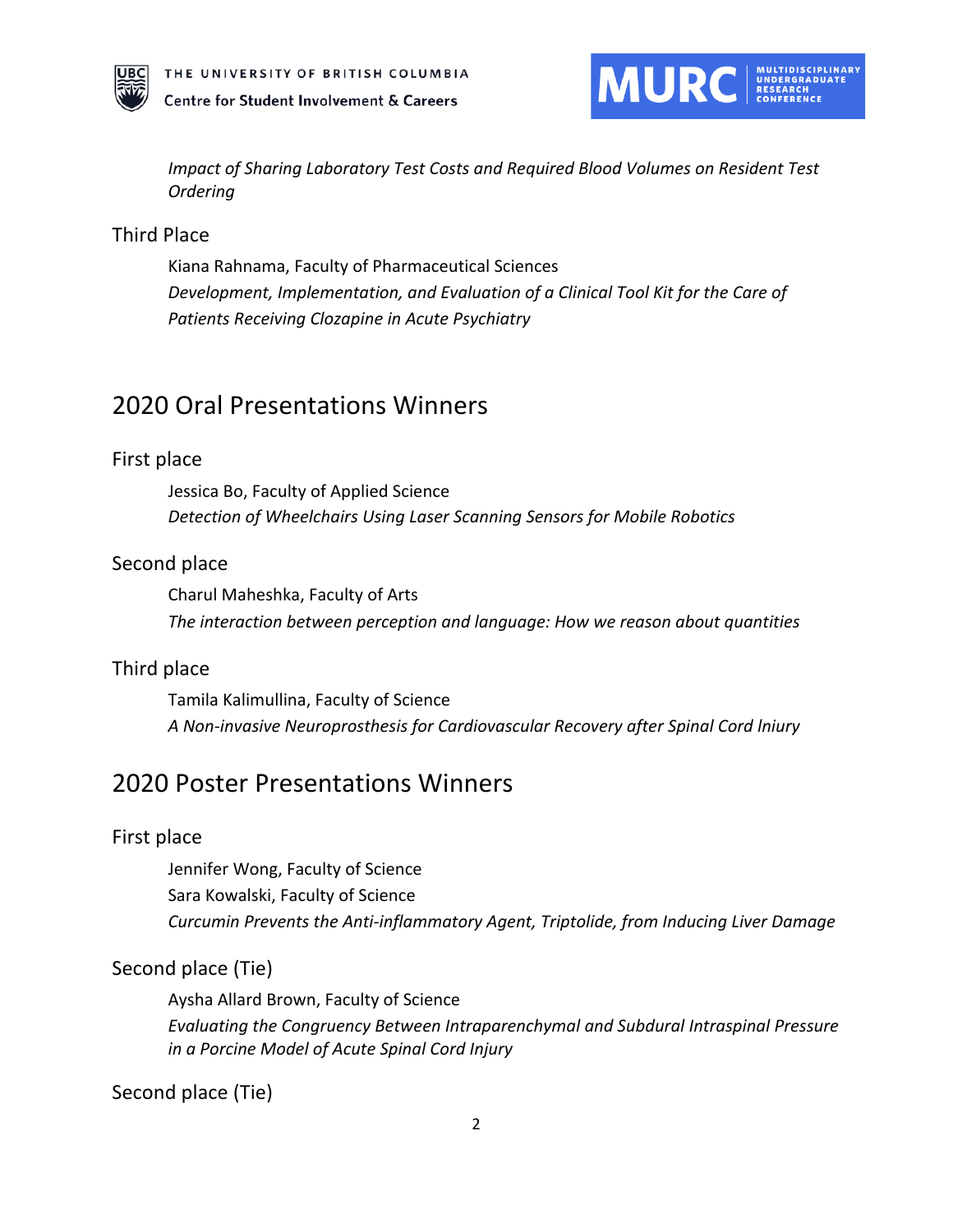



Abigail Yuen, Faculty of Arts *Are some careers worth higher pay? Communion, collectivism, and occupational prestige across cultures*

#### Third Place

Liam Foulger, School of Kinesiology *Effects of Gaze Direction on the Three-Dimensional Vestibulo-Ocular Reflex Evoked by Electrical Vestibular Stimulation*

# 2020 URO-MURC Interdisciplinary Award Winner

Larissa Chiu, Faculty of Science *The influence of an acute bout of exercise on sensorimotor integration (10-minute Oral Presentation)*

# 2019 Oral Presentations Winners

#### Health and Wellness

Nabil Ali-Mohamad, Faculty of Applied Science *CounterFlow Hemostatic Spray Halts Upper Gastrointestinal Bleeding in a Porcine Model*

#### Individual and Society

Nicola Symonds, Faculty of Science *Orbitofrontal interactions with the amygdala differentially influence efficient risk/reward decision-making*

#### Innovation and Technology

Melynda Bergen, VIU *Synthesis of Novel Coumarins as Potential Antibiotics*

#### Sustainability and Conservation

Paul Belzner, Faculty of Science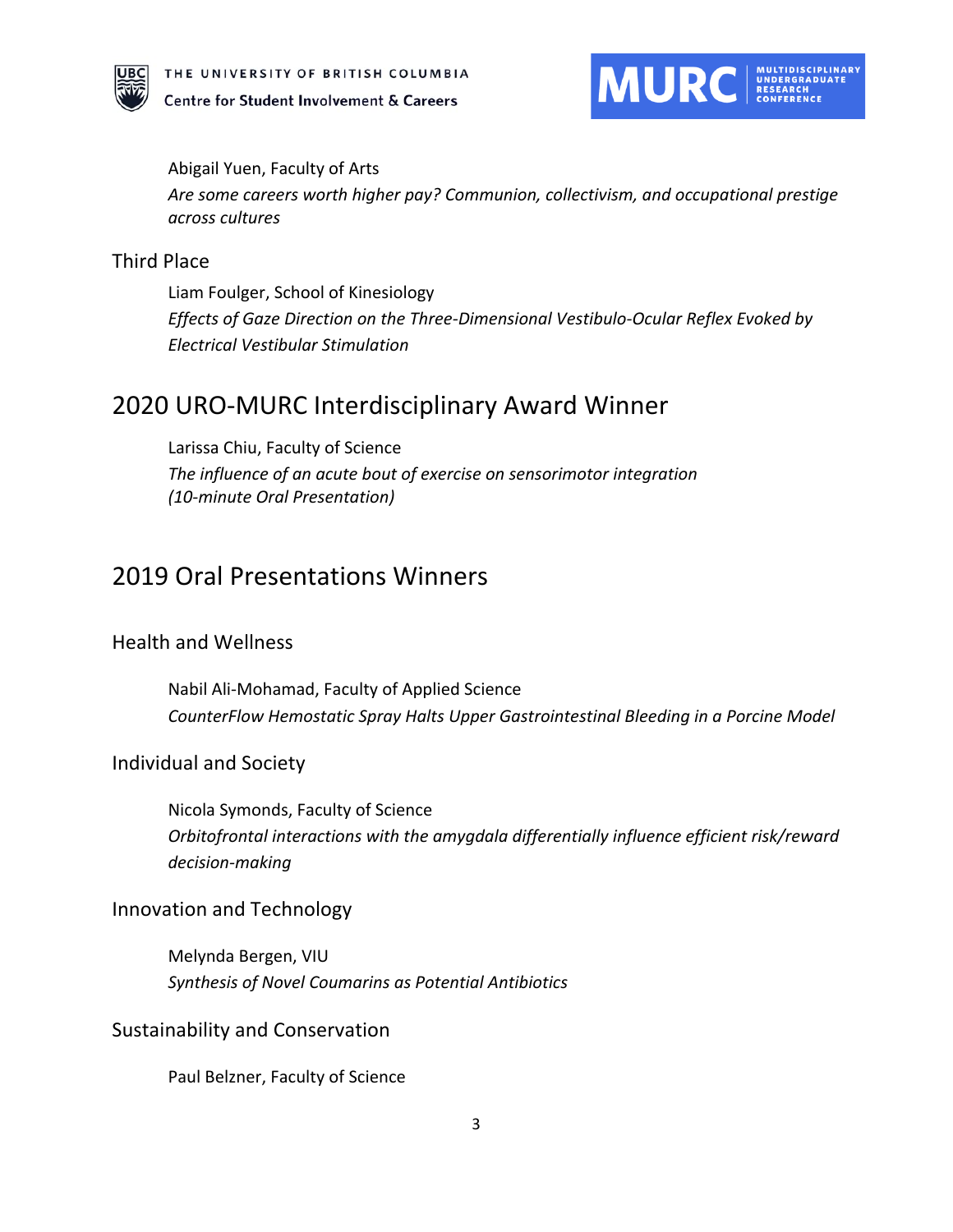



*Standing Balance Along the Medial-Lateral Direction*

# 2019 Poster Presentations Winners

### Health and Wellness

Caleb Ritchie, Faculty of Science *Spatial patterns of BOLD signal activation useful for identification and classification of task-state functional brain networks*

#### Individual and Society

Harleen Chohan, Faculty of Pharmaceutical Sciences Tina Cheng, Faculty of Science *iCON: The impact of interdisciplinary, culturally relevant health education on improving health outcomes in South Asian and Chinese minority participants*

### Innovation and Technology

Kai von Rentzell, Faculty of Land and Food Systems *How does social behavior and environment shape pronotum structure of treehoppers?*

#### Sustainability and Conservation

Crista Rosenberg, Faculty of Science Yalda Hosseini, Faculty of Science *Relationship Between Stream Discharge and Dissolved Oxygen Levels at Canyon Creek, and Implications Towards Salmon Development and Physiology*

# 2019 URO-MURC Interdisciplinary Award Winner

Giulio Pregnolato, Faculty of Applied Science Han Nguyen, Faculty of Applied Science Kalen Forrester, Faculty of Applied Science *ADD diagnostic app: exploring healthcare accessibility and innovation (10-minute Oral Presentation)*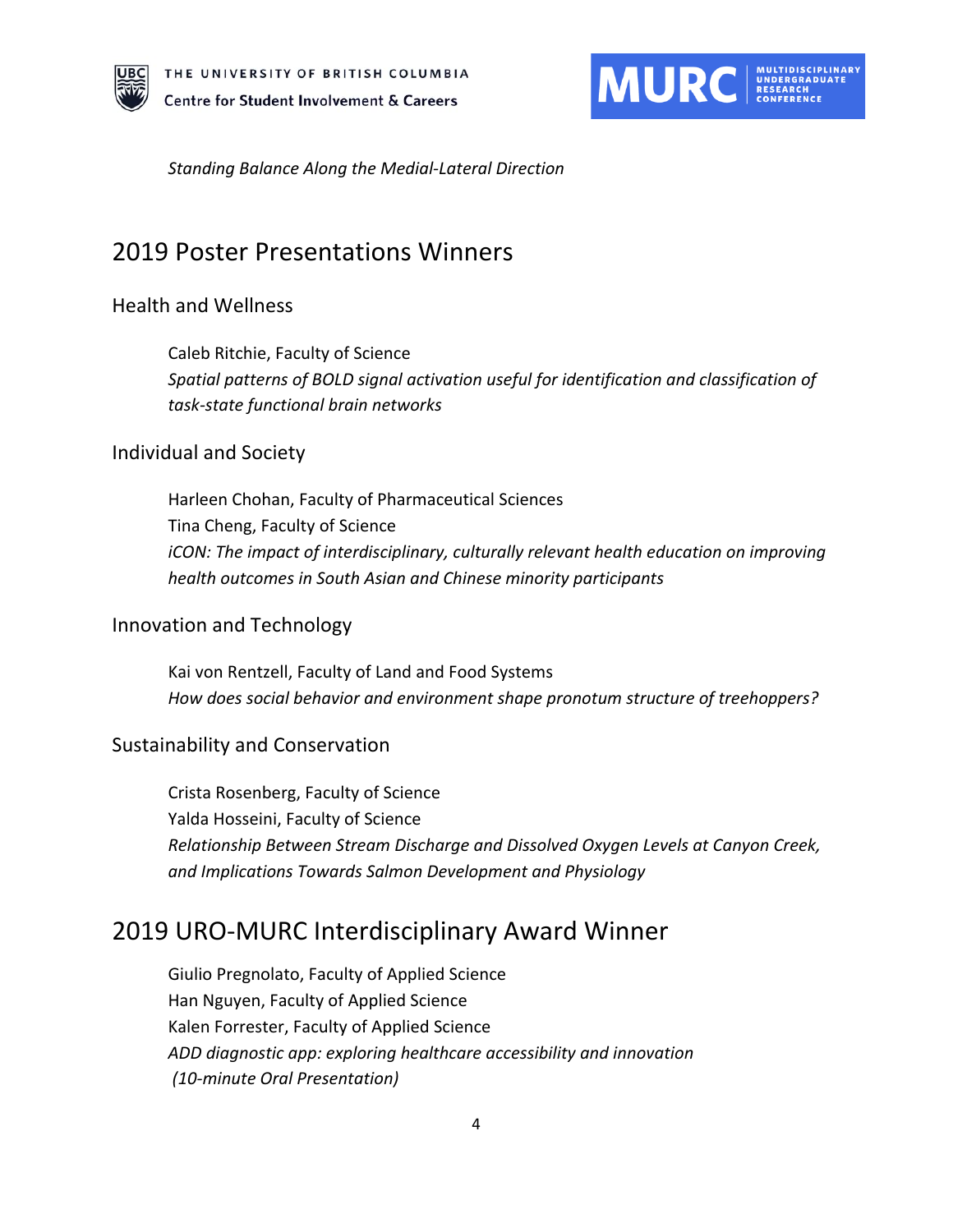



# 2018 Oral Presentations Winners

### Health and Wellness

Ian Ruiz, Faculty of Medicine *Minocycline reduces the severity of cardiovascular dysfunction after experimental spinal cord injury*

### Individual and Society

Ayman Azhar, Faculty of Science Yasmin Banga, Faculty of Science *Does socio-economic status (SES) have an impact on fitness of South Asian children living in Metro Vancouver?* 

### Innovation and Technology

Jamie Magrill, Faculty of Science *Understanding the Roles of Insulin Signalling and Type-2 Diabetes in Pancreatic Intraepithelial Neoplasia Formation*

#### Sustainability and Conservation

Zarah Zheng, Faculty of Science *Inter-annual and spatial variability of methane and nitrous oxide distributions across the North American Arctic Ocean*

# 2018 Poster Presentations Winners

### Health and Wellness

Jenny Liu, Faculty of Science *A Triple Combination Approach Involving Nerve Transplantation, Glial Scar Digestion and Passive Exercise Promotes Cardiovascular Recover after Spinal Cord Injury*

#### Individual and Society

Candace Yip, Faculty of Science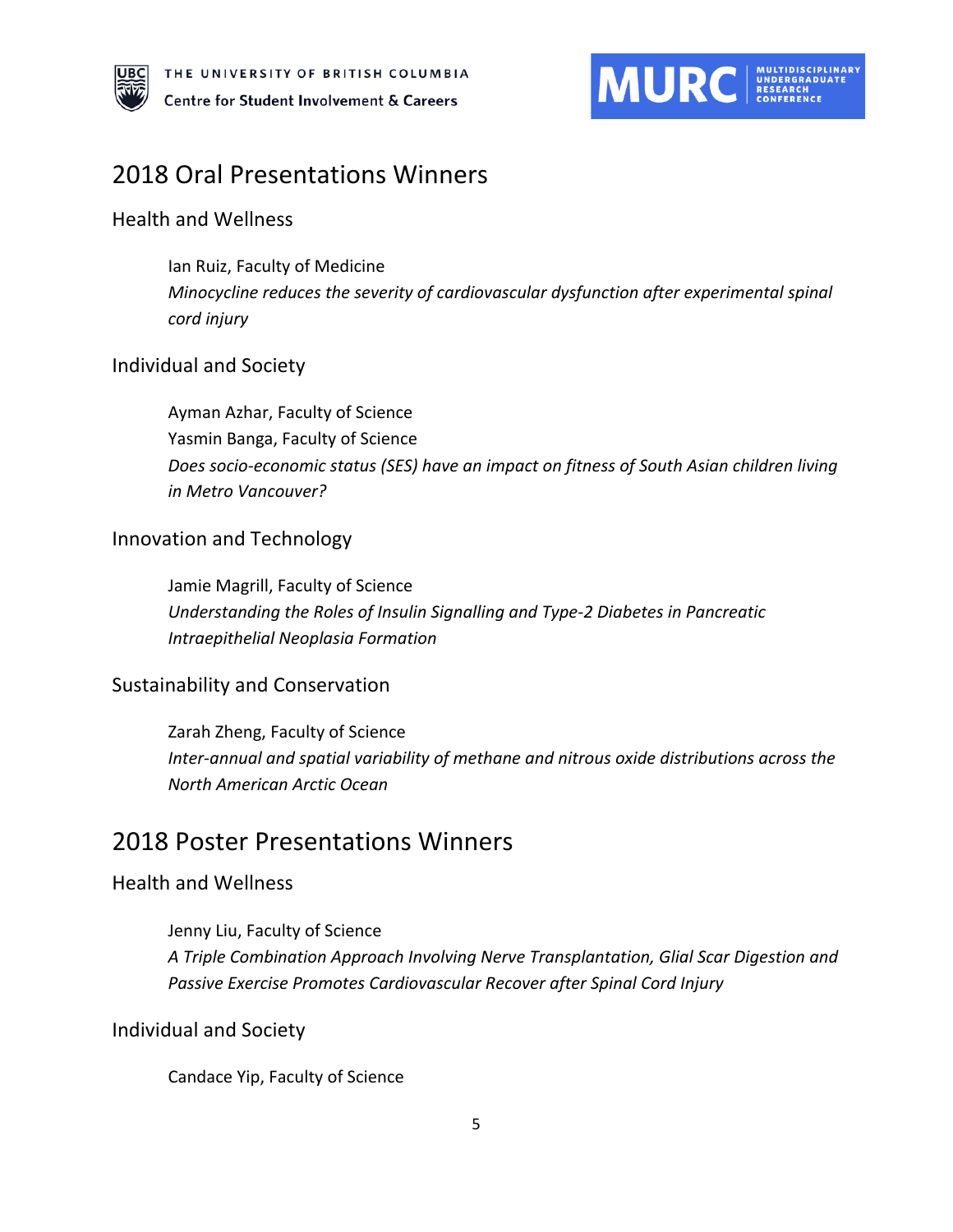

#### *Halloween and fatal pedestrian crashes in the United States*

#### Innovation and Technology

Casper Tsai, Faculty of Science *Temporal and Spatial Patterning of Esrrb Expression During Cerebellar Development*

#### Sustainability and Conservation

Mitch Syberg-Olsen, Faculty of Science *Diesel particulate matter induces changes in cellular reactive oxygen species generation and lowers CFTR abundance in human airway epithelial cells*

# 2018 URO-MURC Interdisciplinary Award Winner

Chantelle Ko, Faculty of Arts *TRAVIS - Touch Responsive Augmented Violin Interface System (10-minute Oral Presentation)*

Mitch Syberg-Olsen, Faculty of Science *Diesel particulate matter induces changes in cellular reactive oxygen species generation and lowers CFTR abundance in human airway epithelial cells (Poster Presentation)*

# 2017 Oral Presentations Winners

#### First place

Gevorg Eginyan, School of Kinesiology *Effects of Active-Arm-Passive-Leg Exercise (AAPLE) on Acute Cardiorespiratory Responses in Individuals with High Thoracic SCI*

#### Second place

Shivani Mysuria, Faculty of Science *Functional Change in Airway Smooth Muscle Associated with Knockdown of Smoothelin*

#### Third place

Christina Cheung, Faculty of Arts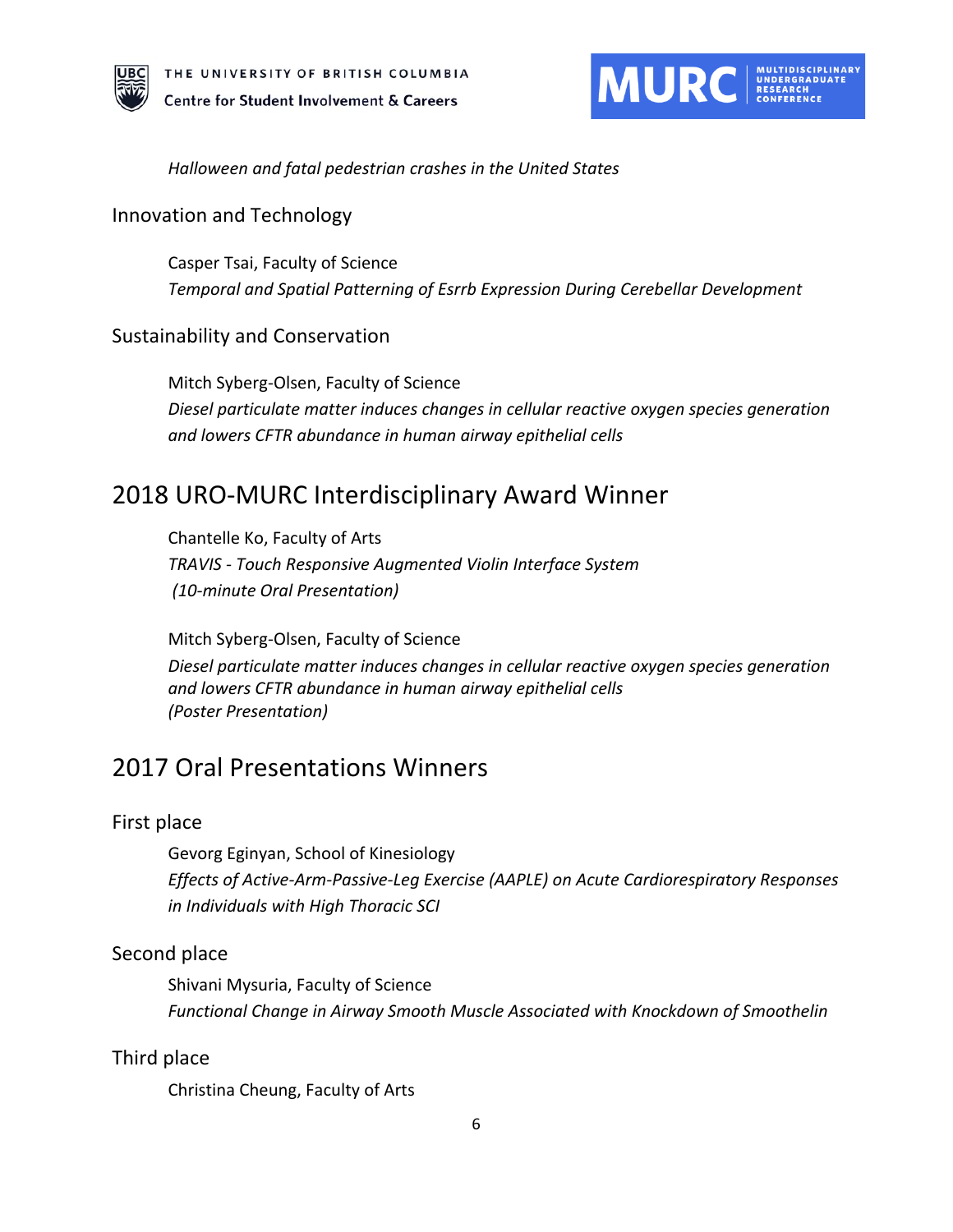



*Eliminating the Penny in Canada: An Economic Analysis of Penny-rounding on Grocery Items*

# 2017 Poster Presentations Winners

#### First place

Ariel Ko, Faculty of Arts

*The destructiveness of perfectionism on group psychotherapy: Examining the role of selfdisclosure*

### Second Place

Sahil Kanani, Faculty of Science Kaitlyn Yang, Faculty of Science Pavneet Kalsi, Faculty of Science *Whipping Out Bacteria - A New Era of Flagellum-Targeted Antibiotics*

#### Third Place

Kristina Balce, Faculty of Medicine Emilie Theberge, Faculty of Medicine *The Role of Genetics in Susceptibility or Resistance to Ethanol-Induced Cell Death During Prenatal Brain Development*

# 2016 Oral Presentations Winners

#### First place

Aidan Pine, Faculty of Arts *Mobilizing Language Data: An Endangered Language Dictionary App*

### Second Place

Kennedy Wong, Faculty of Arts *When Anomie meets the label: Vicious Cycle in Homelessness*

### Third Place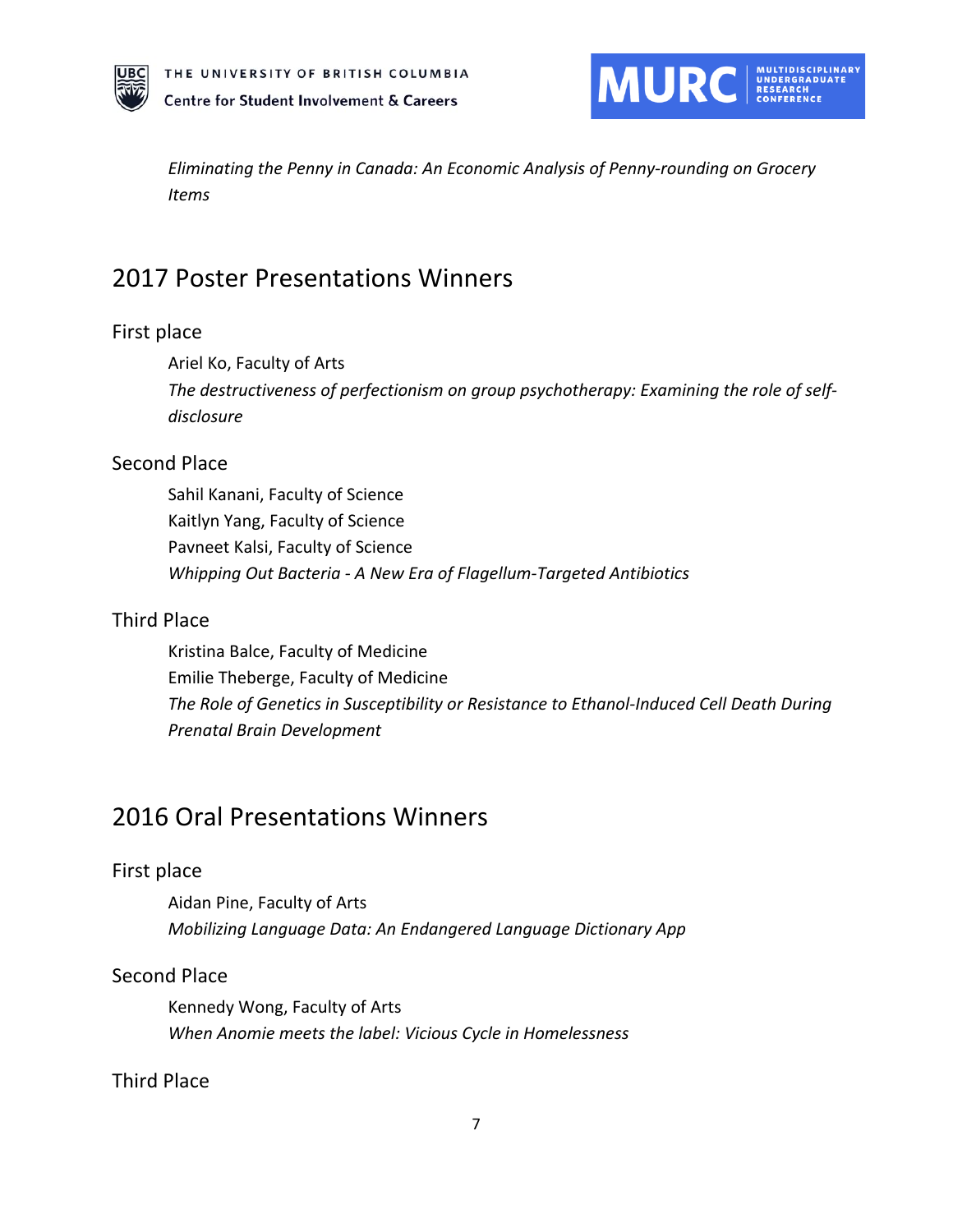



Sam Leutheusser, Faculty of Science *Understanding the Black Hole Information Paradox*

# 2016 Poster Presentations Winners

### First place (Tie)

Rachel Wong, Faculty of Science *Mind wandering increases sensitivity to affective stimuli*

### First place (Tie)

Michaela Ragoonath, Faculty of Applied Science Paula Morales, Faculty of Applied Science *UBC Thunderbots*

### Second place (Tie)

Tom Jin, Faculty of Science *Analysis of the Lung Microbiome in Idiopathic Pulmonary Fibrosis*

### Second place (Tie)

Anokh Dhillon, Faculty of Arts Amolak Dhillon, Faculty of Arts *To establish the toxicity of personal care products using human spermatozoa as a biological screening model*

### Third Place

Michelle Lee, Faculty of Science Shanna Yeung, Faculty of Science *Effects of Intravenous lidocaine infusions on pain and opioid consumption after pediatric scoliosis correction*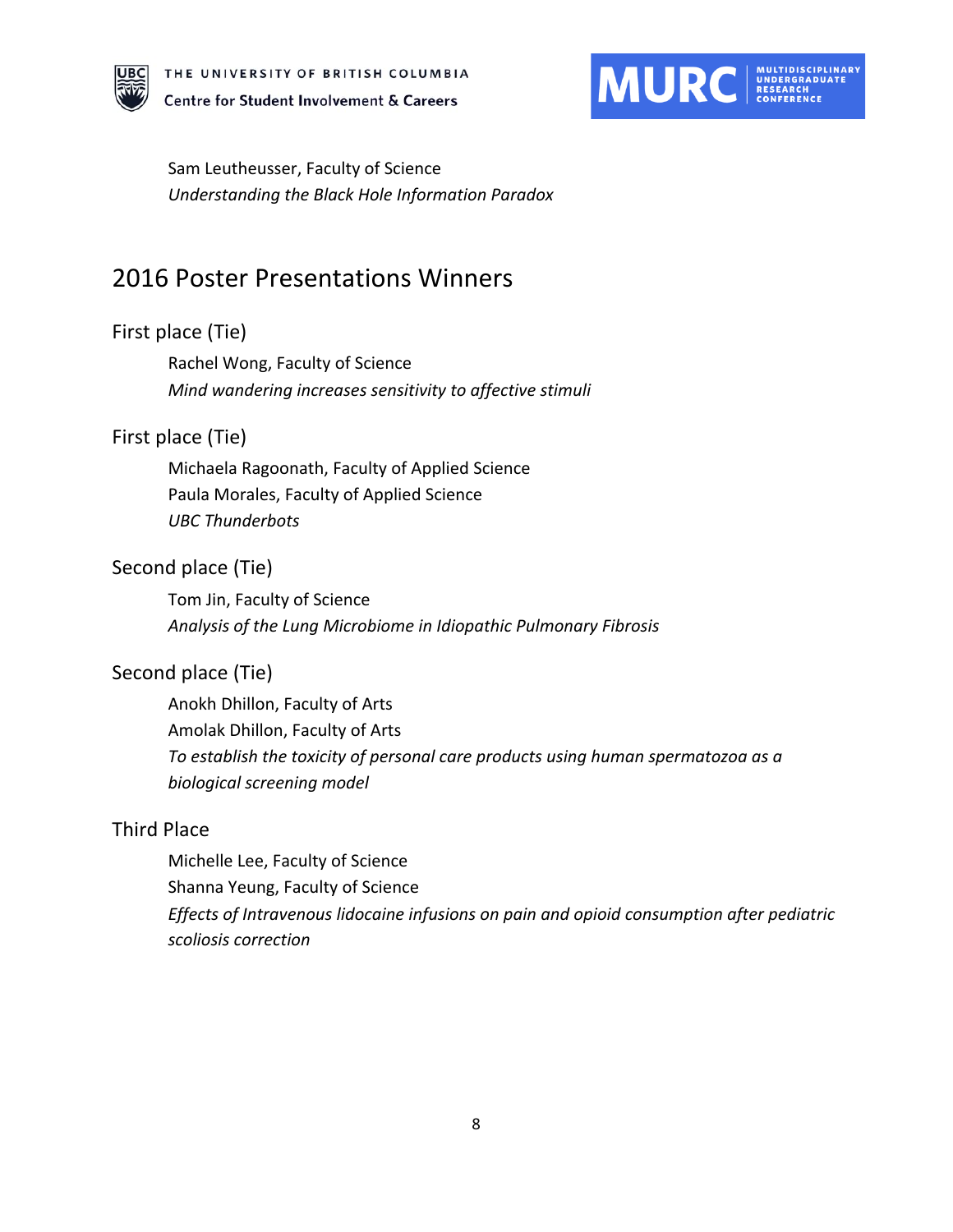



# 2015 Oral Presentations Winners

#### First place

Rojin Kaviani, Faculty of Science *Assessment of Behavioural Phenotypes Resulting from Presenilin 1 Mutations, an Alzheimer's Disease Linked Gene, in Caenorhabditis elegans*

#### Second Place

Paul Cernek, Faculty of Science Josh Andrews, Faculty of Science Josh Baker, Faculty of Applied Science Arek Sredzki, Faculty of Science *Autonomous detection and avoidance of marine obstacles using thermal imaging*

### Third Place

Sara Alhowar, Faculty of Science *Effect of SDF-1 Chemokine on Cell Adhestian Mediated Drug Resistance (CAM-DR) in T-Acute Lymphoblastic Leukaemia*

# 2015 Poster Presentations Winners

#### First place

Tony Zhao, Faculty of Science *Intravenous Immunoglobulin Skews Human Macrophages to a Regulatory Phenotype In Vitro*

#### Second Place (Tie)

Kyra Borland-Walker, Faculty of Arts *Dialectal variation in vowel quality in Gitksan*

#### Second Place (Tie)

Jason Zhou, Faculty of Science *Detection of the pathogenicity factor PtpA in Mycobacterium bovis BCG*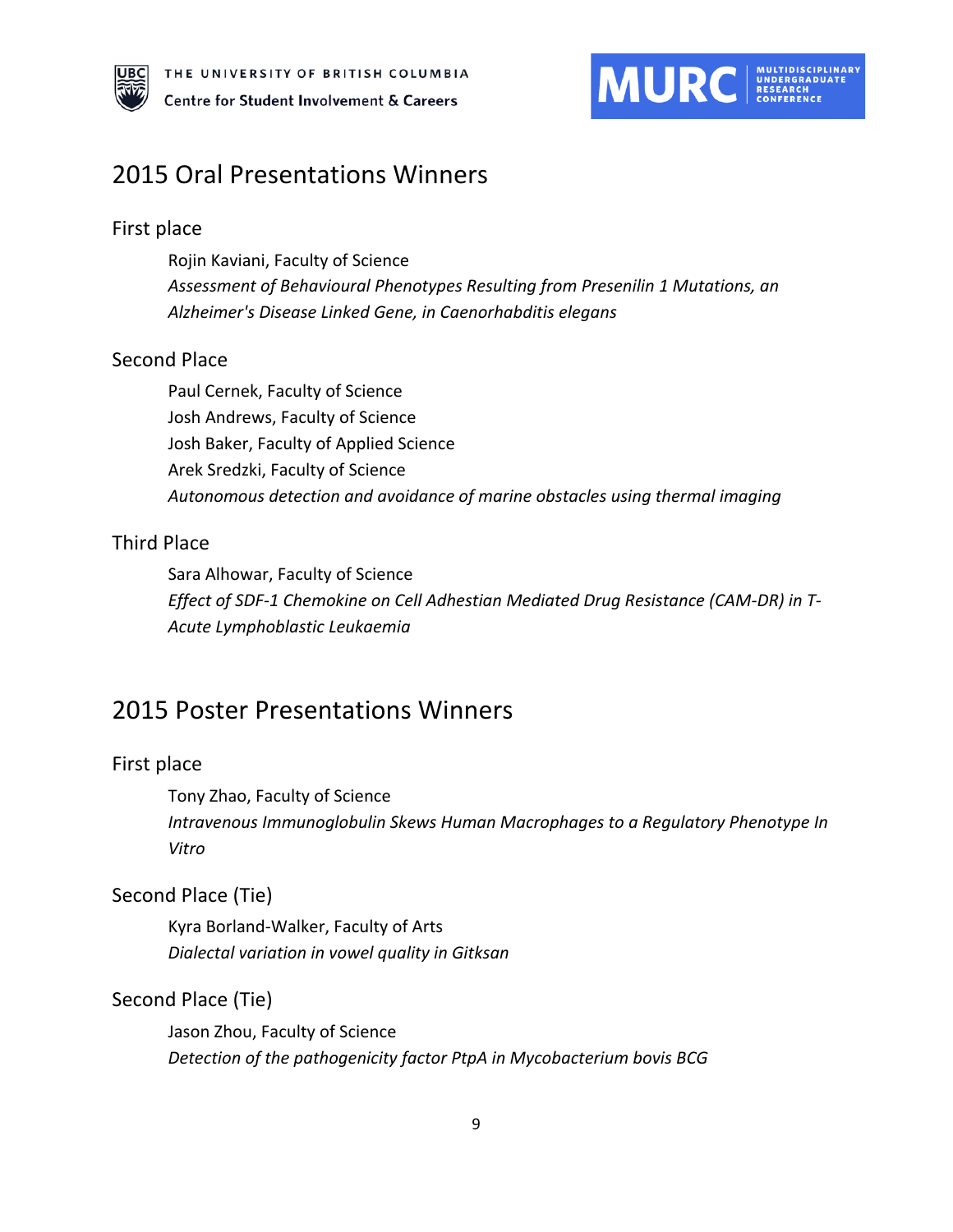



#### Third Place

Jerry Ku, Faculty of Medicine Wayne Hung, Faculty of Medicine Alvin Ip, Faculty of Medicine *Developing social accountability and CanMEDS competencies in medical students through three different modes of learning*

# 2014 Oral Presentations Winners

#### First place

Katie Mills, Faculty of Land and Food Systems *Why Do Individuals Groom? Functionality of Behaviour And Its Effect On Kangaroo Rat Conservation*

#### Second Place

Michelle Reichert, Department of Zoology *Arterial Chemoreception in Tupinambis merianae: Evidence for Carotid Body Homology in Lizards*

#### Third Place (Tie)

Young Wook Kim, Faculty of Land and Food Systems *Public Trust in Animal Research Practices*

#### Third Place (Tie)

Josh Newton, Faculty of Arts *Bridging the gap: an analysis of writings from the classroom to the real world*

#### Third Place (Tie)

Eugenia Kwok, Faculty of Land and Food Systems *Public Openness in Laboratory Research: A Survey Study*

#### Third Place (Tie)

Tiffany Tse, Faculty of Land and Food Systems *Herd Size Impacts Dairy Goat Hoof Length and Claw Overgrowth*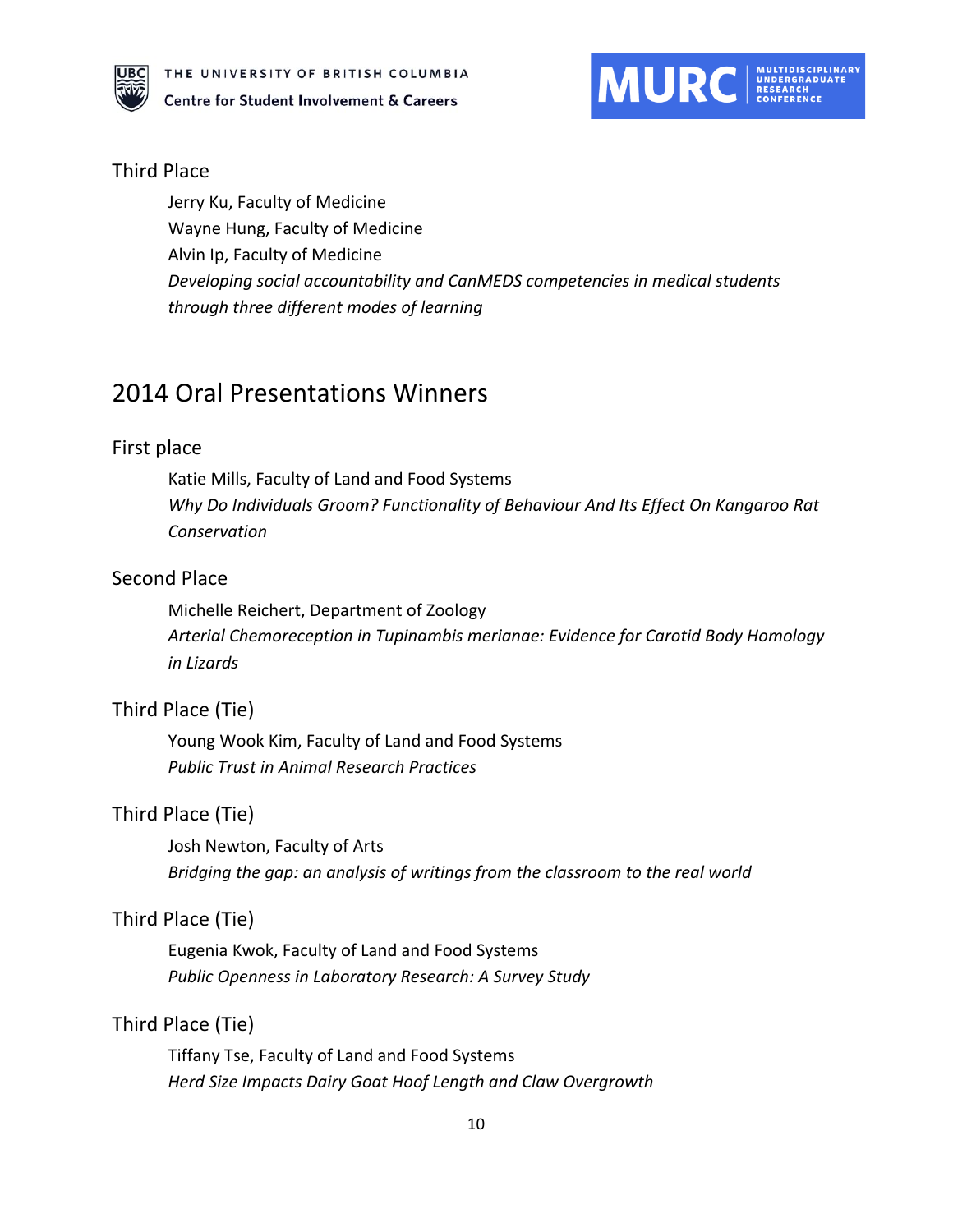

# 2014 Poster Presentations Winners

## First place (Tie)

Timothy Birnbaum, Psychology and Computer Science Ricky Lau, Faculty of Science Andrea Lam, Faculty of Science *Stress and Visual Attention*

### First place (Tie)

Bianca Yeung, Faculty of Science Anita Bal, Faculty of Science *Father involvement in HIV-related care and antiretroviral (ARV) medication adherence in South Africa*

### First place (Tie)

Erick Carerras, Faculty of Science Sean Huh, Faculty of Science Gagandeep Gill, Faculty of Science Farris Kassam, Faculty of Science *Hydroelectric Dams: how to make them a true green source of energy*

## Second Place (Tie)

Alvin Ip, Department of Neurosurgery *A Novel Way of Detecting Intrathecal Baclofen Withdrawal in Post-Operative Patients*

## Second Place (Tie)

Amanda Lee, Department of Psychology (Behavioural Neuroscience) Richard Rigby, Department of Psychology *The Inhibitory Effect of CB1 Receptor Agonist HU-210 on Sexual Behaviour in Male Rats*

# 2013 Oral Presentations Winners

First place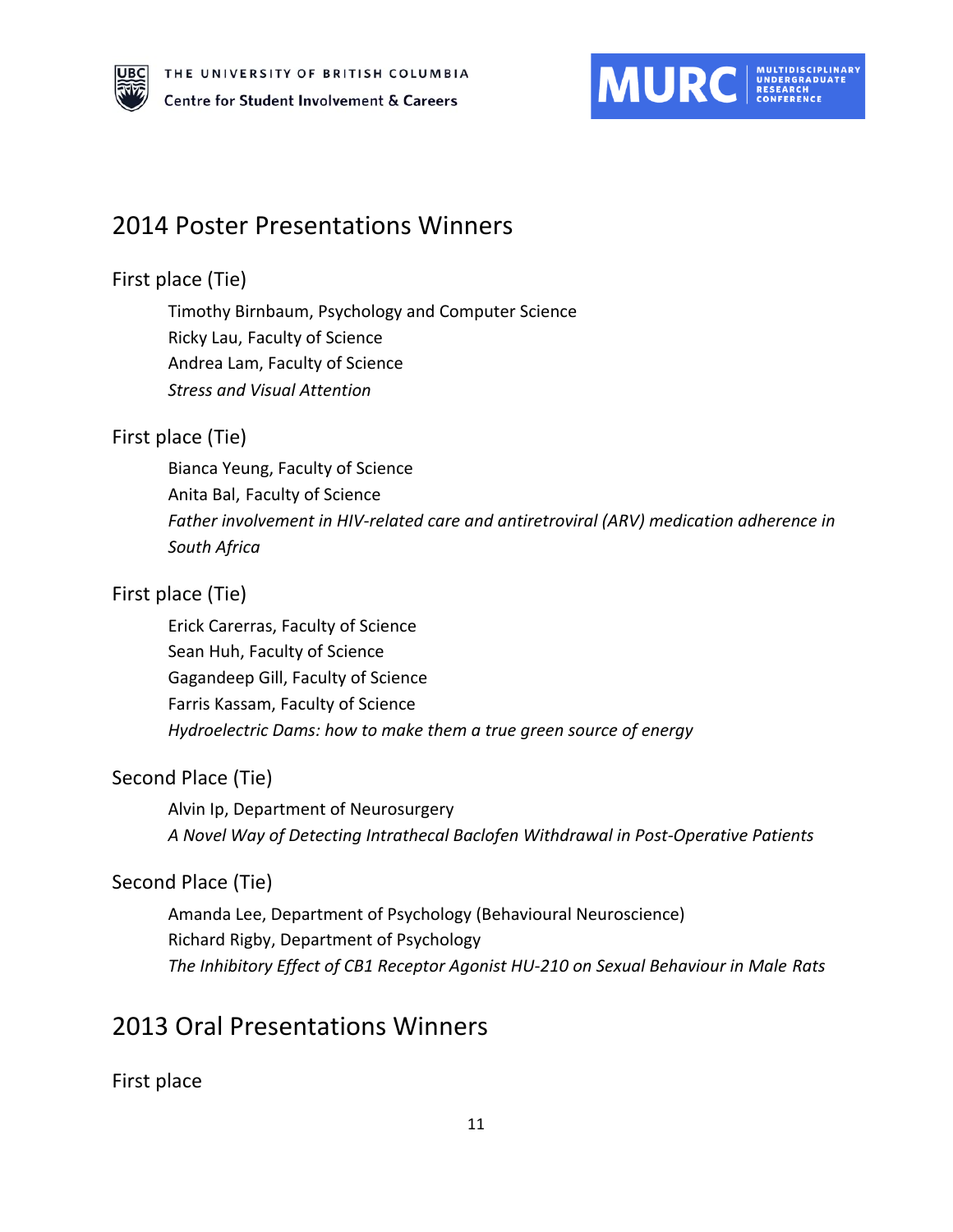



Robyn Giffen, Faculty of Arts

*First Language Literacy: Using Orthography to Empower the Nabit Speakers of Ghana* 

#### Second Place

Evan Flater, Sauder School of Business *The Role of Cycling in the Vancouver Transit System* 

#### Third Place

Paulina Piesik, Faculty of Science *Viral Hemorrhagic Septicemia Virus: A Potential Pathogen for B.C.'s Farmed Atlantic Salmon* 

# 2013 Poster Presentations Winners

### First place (Tie)

Grace Ma, School of Music

*Human Potential, Human Progress and Human Objectivity: The Philosophical Constitution of Classical Music Criticism in d'Alembert's 'Discours préliminaire'* 

#### First place (Tie)

Harani Ramasamy, Faculty of Science *Effectiveness of Dabigatran in Treating AD Pathology* 

#### Second Place

Ada Lo, Faculty of Pharmacy *Effect of Rectal Cancer Treatment on Quality of Life* 

#### Third Place

Michael D. Schwan, Faculty of Arts *An Acoustic Description of Glottalized Obstruents in Gitskan* 

# 2012 Oral Presentations Winners

First place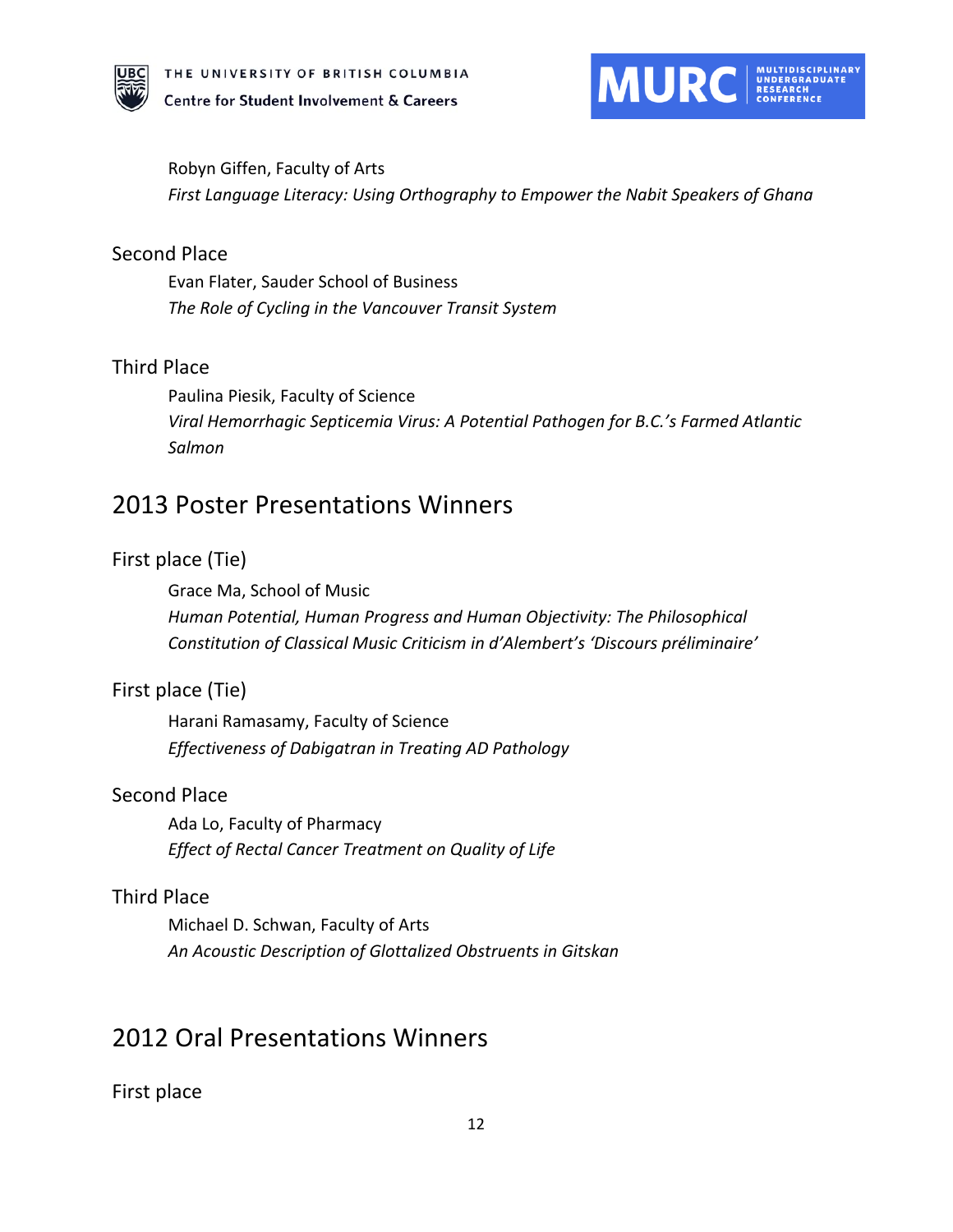



Alvin Ip, School of Kinesiology *Applying resistance against the stronger leg to improve walking symmetry in people with stroke: a pilot study*

#### Second Place

Benjamin MacLeod, Faculty of Applied Science *Probing sub-nanosecond dynamics at the atomic scale with a Scanning Tunneling Microscope*

#### Third Place

Ryan Trenholm, Department of Computer Science *Reducing water usage in civic parks using adaptive irrigation*

# 2012 Poster Presentations Winners

#### First place

Wille Kwok, Department of Computer Science Albertina Wong, Department of Microbiology & Immunology *Bioinformatics analysis of gene networks in Fetal Alcohol Spectrum Disorder (FASD) and Autism Spectrum Disorder (ASD)*

### Second Place

Tess Walker, Faculty of Arts (Psychology) *A passing acquaintance's impact: Interacting with weak social ties affects well-being*

### Third Place

Ian Wong, Faculty of Pharmacy *Simvastatin therapy in a castration-resistant prostate cancer cell line reduces cell viability.*

# 2011 Oral Presentations Winners

#### First place

April Dutheil, Department of Sociology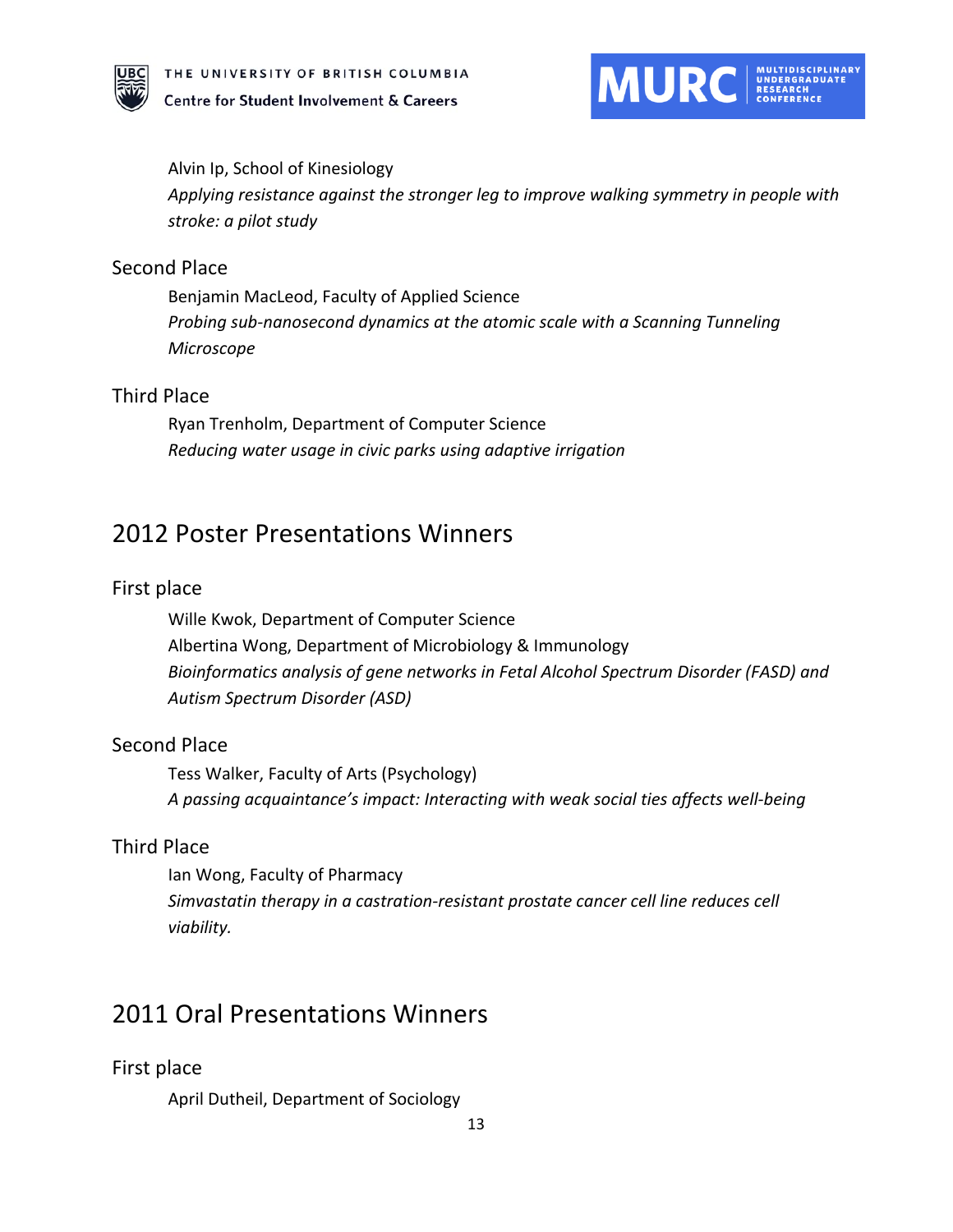



*Arviat: An Intimate Re-Examination of Colonial Relations* 

#### Second Place

Jessica Baker, Department of Microbiology & Immunology *Lavender Protects Against Infection Colitis* 

#### Third Place

Olivia Shi, Faculty of Science (Biology) *Hormonal Regulation of Senescence Retardation and the Longevity of Fresh-Cut Chrysanthemum Flowers* 

# 2011 Poster Presentations Winners

#### First place

Arjun Nanda, Faculty of Science *Yoga and other complementary and alternative therapies for quality of life in perinatal women*

### Second Place

Halley Keevil, Faculty of Science *Mineralogy of supergene carbonate-hosted nonsulphide Zn-Pb mineralization in southern and central British Columbia* 

### Third Place

William Bowden, Faculty of Applied Science *Optimizing Microfluidic Technology for High-Content, Image-Based Assays of Mammalian cells at the Single Cell Level* 

# 2010 Oral Presentations Winners

Andrew Hughes, Faculty of Arts (Psychology) *Hemispheric Asymmetry and Processing of Emotion*